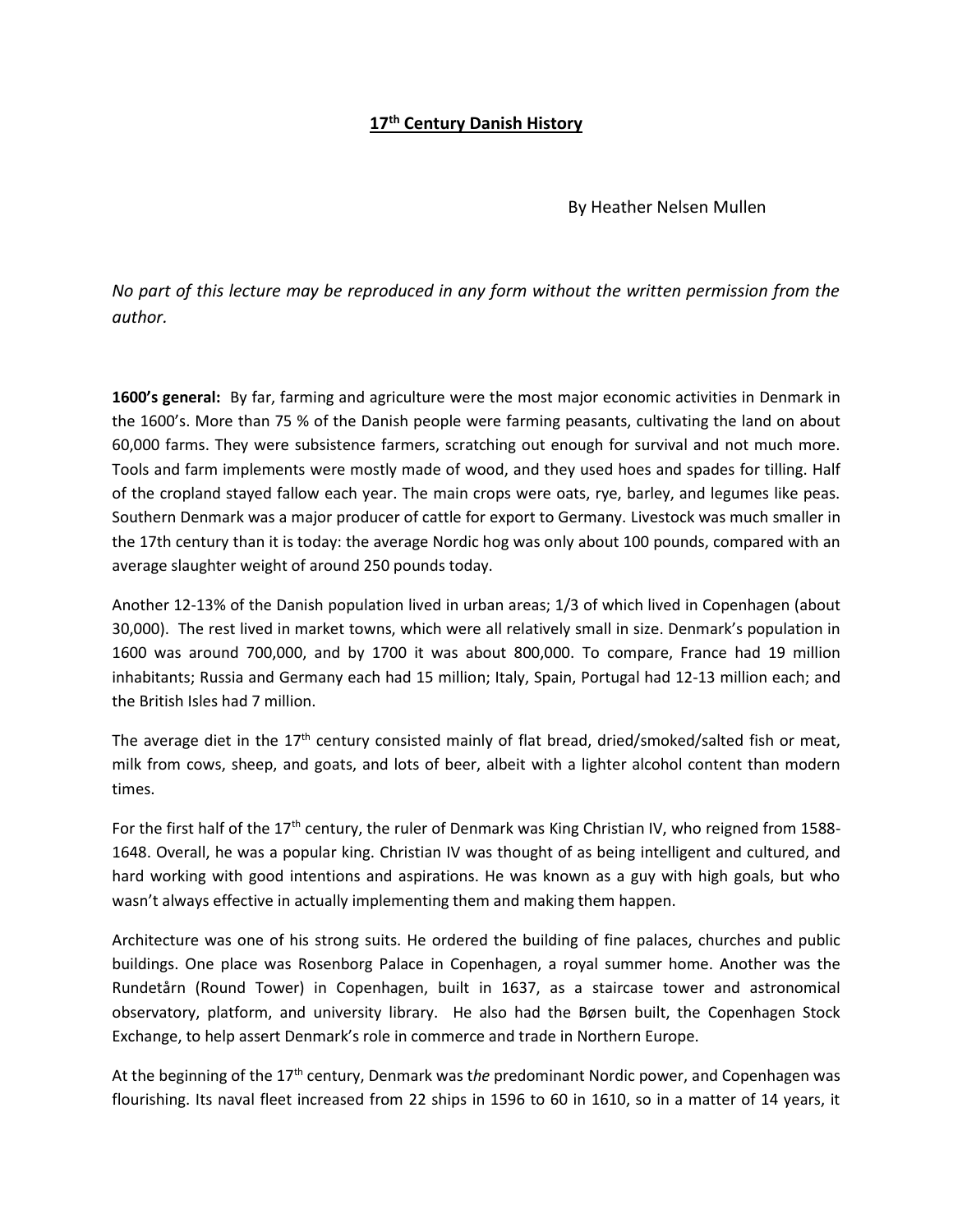almost tripled in size. During Christian IV's reign, he promoted skillful trades and craftsman, and opened fisheries in the Arctic Sea. Many skilled workers from Netherlands sought refuge from the Eighty Years' War (1568-1648) in Denmark, helping to modernize many aspects of society and establish trade relationships with the Netherlands. However, King Christian IV was young and arrogant, and as we will see, he often did not heed the warnings of his advisors in matters of war…. he really probably should have....there were lots of wars!! In fact, a main theme of  $17<sup>th</sup>$  century Denmark was war with Sweden.

#### **1611-13:**

The Kalmar War of 1611-13 was one such example. Against the advice of his council, King Christian IV declared war on Sweden because he was getting nervous at the loss of Sound Toll revenue when Sweden began using alternative shipping routes that didn't go past Denmark. The Sound Toll was a fee all ships traveling the waters of the Øresund had to pay to Denmark for the use of their waterways. The Øresund led in and out of the Baltic Sea. In the 1500's and 1600's, the center of European shipping trade switched from the Mediterranean to the Baltic and English Channel. Access to Eastern European countries, which were now the "breadbasket" of Europe, was needed for grain. Western European countries like Netherlands and France simply could not produce enough grain to feed themselves. Ships paid dues at Helsingør, often 1-2% of the total ship's cargo value. This amounted to a tremendous source of revenue for Denmark for over 400 years, although most of this tax revenue went to fund the building of castles and fortresses for royalty, so the average peasant didn't reap many benefits.

To avoid paying tolls, Sweden began sending ships on alternative trade routes in Lapland. King Christian IV was angered because Lapland was traditionally considered Norwegian jurisdiction, and since Denmark controlled Norway at this time, he thought he was still entitled to toll fees. Denmark ultimately won this conflict, although not decisively. Denmark got Lapland routes returned to Norway and ransomed the town of Gӧteborg for 1 million riksdaler. Sweden however no longer had to pay any Sound tolls in Øresund.

#### **1610's-1620's:**

We don't often think of it when we study Danish history, but the 1610's through the 1620's was a peak time for witch hunts in Denmark. Denmark was actually quite active in the witch-hunting scene. The first witch-trial in Scandinavia took place in Denmark in 1559, and the first witch burning that took place in Denmark was in 1571, also the first in Scandinavia. Logically it makes sense since that the fervor first spread to Denmark, which is physically attached to mainland Europe, where hysteria was rampant. Large-scale, broad witch-hunts did not develop in Denmark, more just particular individuals on trial. There were some protective legal restrictions in place, which helped stem bloodshed. After 1639, local courts were banned from giving a death sentence without the confirmation of a national high court, meaning a riled-up town couldn't just kill someone without a higher court ruling. Accusations and trials for witchcraft pretty much dried up after this law started. Another rule, after 1686, was that all capital (death) sentences handed down by a jury got an automatic appeal in county court, and no one was supposed to be interrogated before being sentenced. Basically this meant that someone couldn't be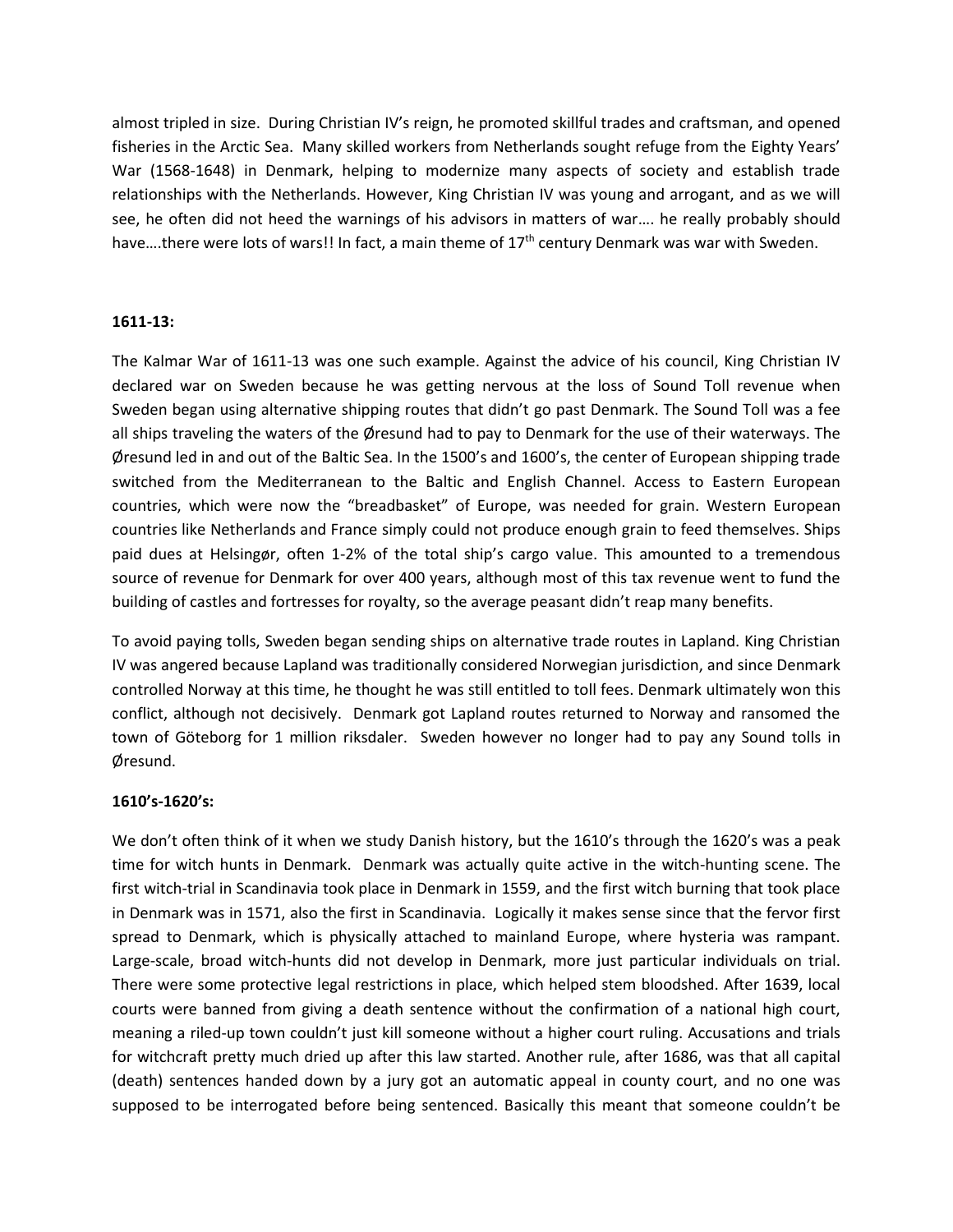tortured into ratting out other witches, thereby drying up the pool of suspects. Records are scarce, but there appears to have been about 2,000 trials and 1,350 executions between the  $16<sup>th</sup>$  and  $17<sup>th</sup>$  centuries in Denmark/Norway. 85% took place in rural areas, and 90 % of the victims were women, generally old and poor ones. The method of execution was being burnt alive. Most were charges were for *maleficia*: the accusation of causing illness or death on people or livestock. In coastal regions, interference with fishing success was another common charge. Other specific common accusations in Danish witch trials were causing: cattle death, spoiling milk, killing horses or sheep, ruining deer, and inflicting poverty…almost always having some economic or monetary cause. Accusations of devil worship were not as common in Denmark. When they did occur, they often accused the suspect of meeting the Devil in the church, or that the witch renounced Christianity by blowing through the keyhole of the church door. "Evidence" was often sought by using multiple pin pricks on the accused's skin to search for a "devil's mark"... a spot where one did not feel pain. Also common were flotation tests or the "ordeal of water." If you sunk and drown you were innocent and if you floated you were guilty, pretty much a nowin deal. In 1617, King Christian IV made a new law that both made the practice of sorcery or witchcraft a crime AND restricted the death penalty for witchcraft to only cases of satanic pact. In Jutland, half of all known witch trials took place in the decade after the 1617 law. King Christian IV was pretty freaked out by witches; he even thought a German witch had been hired to kill him with black magic. In the 1630's and 1640's, trials for witchcraft dramatically waned. None took place from 1652 until resurfacing again in 1683. The Regard Witch Trials, near Ebeltoft in Jylland in 1685-1686 caused renewed witch hysteria. The last government-sanctioned witch execution was in Falster in 1693 of Anne Palle. The last known *murder* of a witch was 1800. In total between both Denmark and Norway (part of Denmark then) 1,350 people were killed; a sad time indeed for the countless innocent lives lost, generally at the whim of some unfounded allegation perhaps started at some minor squabble between neighbors.

An interesting offshoot was the "cunning folk" or "kloge folk." These were Danes, both male and female, who were believed to have the ability to cure illness, remove curses, find lost things, and identify thieves and witches. Long before the time of modern medicine, the cunning folk used "folk magic" to help heal. Cunning folk were both feared and admired. They were seen as an asset to a community because other forms of medical care didn't exist yet. They generally avoided the penalties of witchcraft since they could be of personal benefit to the community; they were seen as people who used magic for good not evil. Remember, this was a time in history when superstitions ran high, so people put much faith in folk magic. But the church preached against them, seeing the cunning folk as threat to their power and the Lutheran doctrine. Cunning folk could still get fines or get exiled to another province, if they provoked the wrong people.

From a genealogical perspective, the use of, and belief in, cunning folk, the fear of witches, or the fear of being accused, would have been a very real part of your ancestors' lives in the 17<sup>th</sup> century. Even if you haven't found names that far back, if you know the town or area, you could try to find specific witch trial stories from that area. Or if you don't know the town that far back, even adding a general section on this topic to your writings is sure to pique the curiosity of your family....even the most jaded kids  $\odot$ 

For those who are interested, the 1943 film 'Vredens Dag' ('Day of Wrath') by Carl Dreyer reportedly paints a fairly accurate picture of how witches were executed in the 1600s. It was itself an adaptation of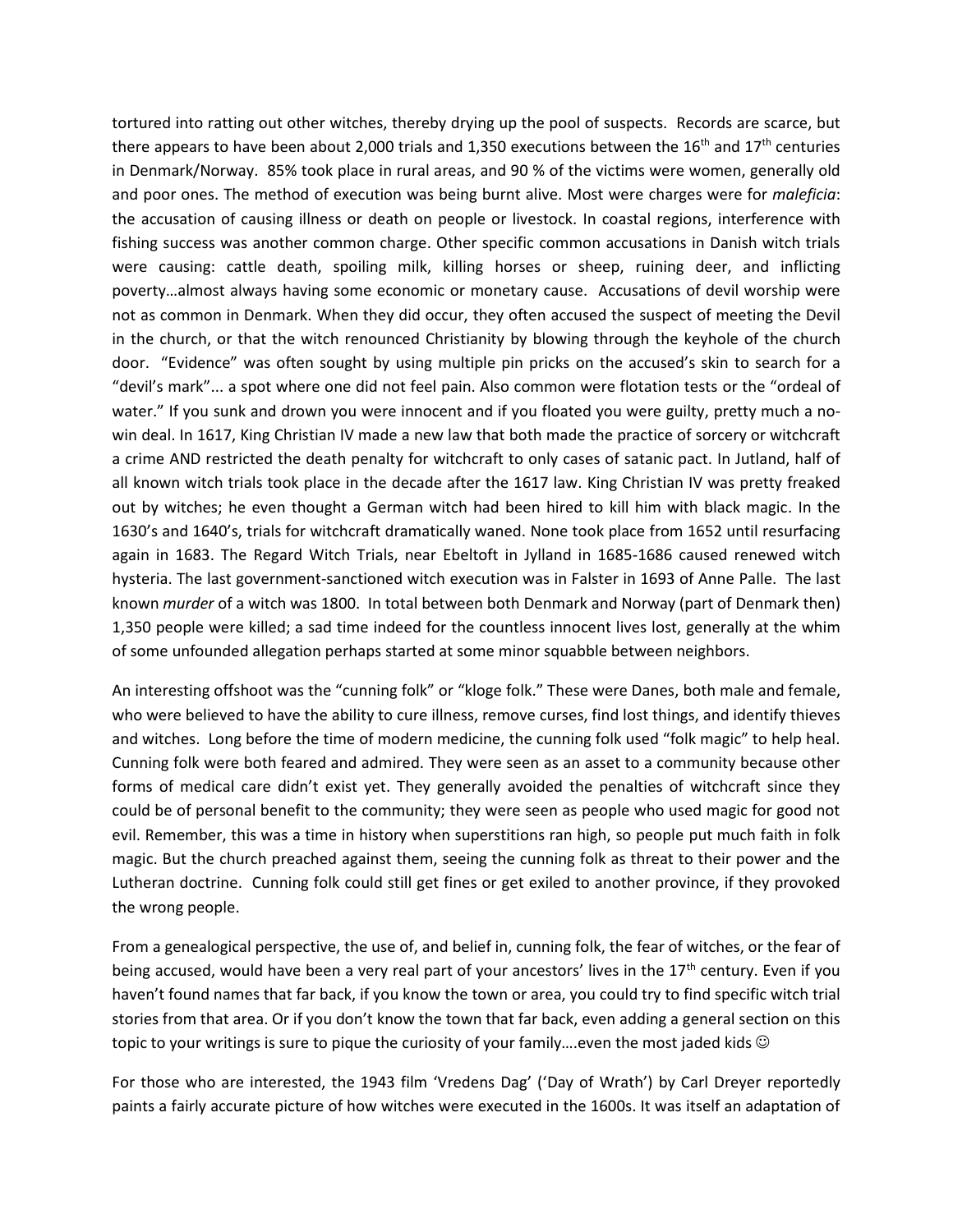Norwegian playwright Hans Wiers-Jenssen's 1909 drama 'Anne Pedersdotter', the story of a witch's trial, which has an air of sexual intrigue and covert affairs. You can watch it for free on YouTube.

While a war on witches was raging in Denmark, so too were political wars ranging involving Denmark and Europe as a whole.

**From 1618- 1648** the Thirty Years' War raged as numerous wars throughout Central Europe, one of the longest in the history of Europe, with over 8 million casualties! It began as a war between different Protestant and Catholic states, but over time became more generalized political fighting. Since religion was essentially inseparable from state, religion played a more overreaching part of people's lives then than it does for many nowadays. So basically every person in Europe had an opinion as to which side they wanted to win this war…your ancestors would have been no exception.

## **1625-1629:**

Against the advice of his council, King Christian IV brought Denmark into the fray with fighting in the Low Saxon War or Kejserkrigen, "the Emperor's War." Christian IV, was Lutheran and also the Duke of Holstein, which bordered the predominantly Catholic region of the German empire. The Low Saxon War was Christian IV's attempt to be a "protector of German Protestantism" by opposing the Catholic German Emperor Ferdinand II. Christian IV was very intolerant of Catholicism. Christian IV was technically fighting this war as the Duke of Holstein and not as the King of Denmark-Norway. This technicality was probably meaningless to the average Dane, since it dragged all of Denmark into the chaos of the Thirty Years' War anyway.

Land battles at this time were siege-based. Armies moved very slowly, the linear formation of battles began being implemented and the use of gunpowder weapons increased. At sea, battles were more blockade-based, focused on stopping shipping and supply transport in harbors rather than grand naval battles with booming cannons out to sea.

## **1626:**

On August 17, 1626, the Battle at Lutter am Bӓrenberg, south of Hanover Germany took place. Denmark's failure here led to the Catholic occupation of Jutland. Jutland was pillaged by enemy forces. Houses were ransacked, livestock taken, property destroyed. Jutlanders were said to have suffered greatly. Could your ancestor have been directly affected? The King himself was wounded in battle and barely escaped. Though it was their goal, the Germans were unable take Copenhagen. It became clear to Germany that the cost-benefit ratio to keep fighting was too high. Germany worried that they might risk losing military gains if Sweden and Denmark decided to "kiss and make up" in order to fight their mutual enemy the Catholics. Peace talks started.

**1629:**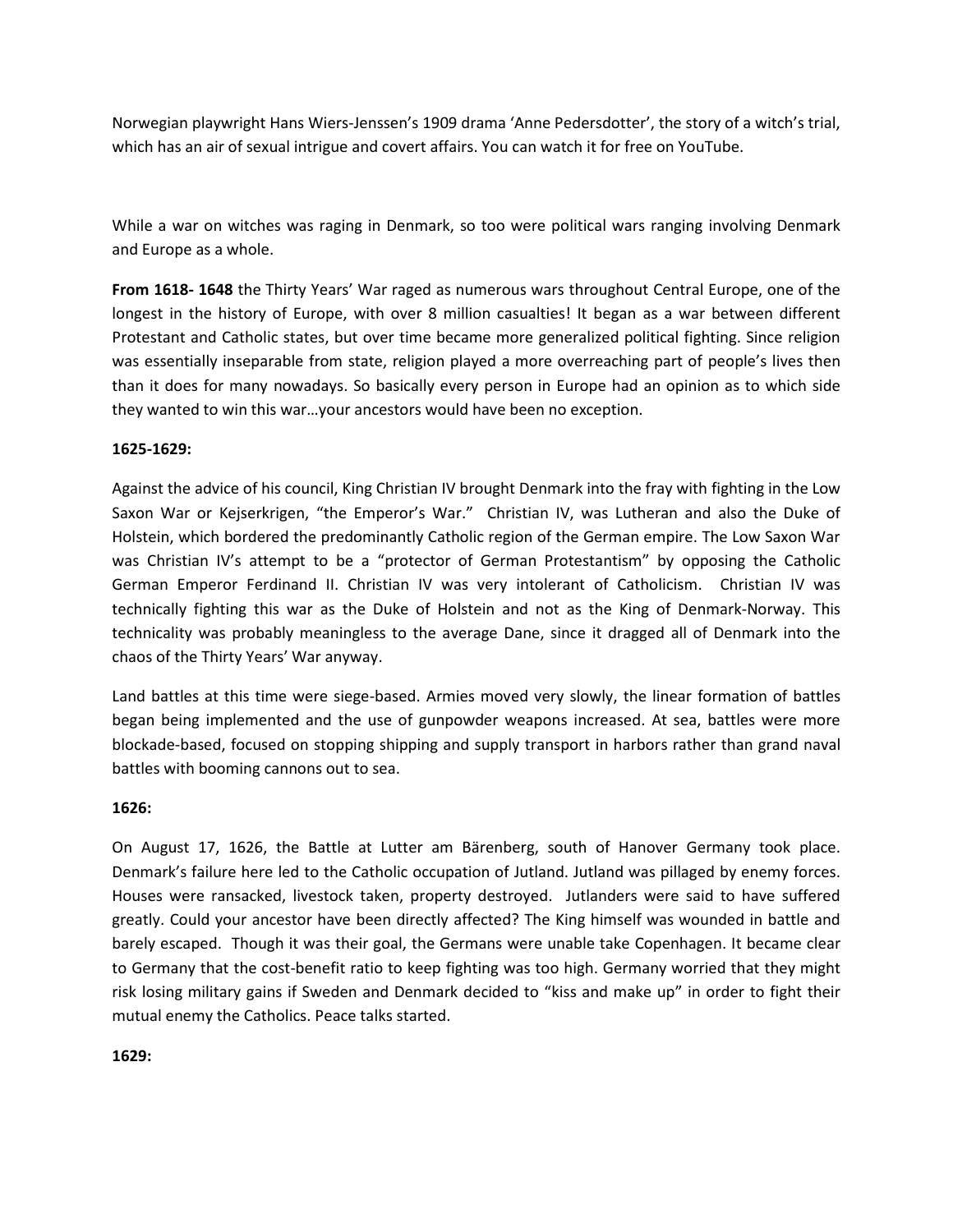In 1629, the Treaty of Lübeck was signed. Denmark could keep control over Denmark and Norway, as well as Slesvig-Holstein, if the King would abandon support of Protestant German states and stay out of Germany's business.

### **1630's-1640's:**

Throughout the 1630's and 1640's, the relationship between the Crown and the State Council became strained because King Christian IV never heeded the council's advice. The King was now widely criticized for everything wrong in Denmark: high taxes, inflation, social tensions, and the impending invasion from Sweden in 1643.



By Vesconte - Own work, CC BY-SA 4.0[, https://commons.wikimedia.org/w/index.php?curid=40771671](https://commons.wikimedia.org/w/index.php?curid=40771671)

**1643-5:**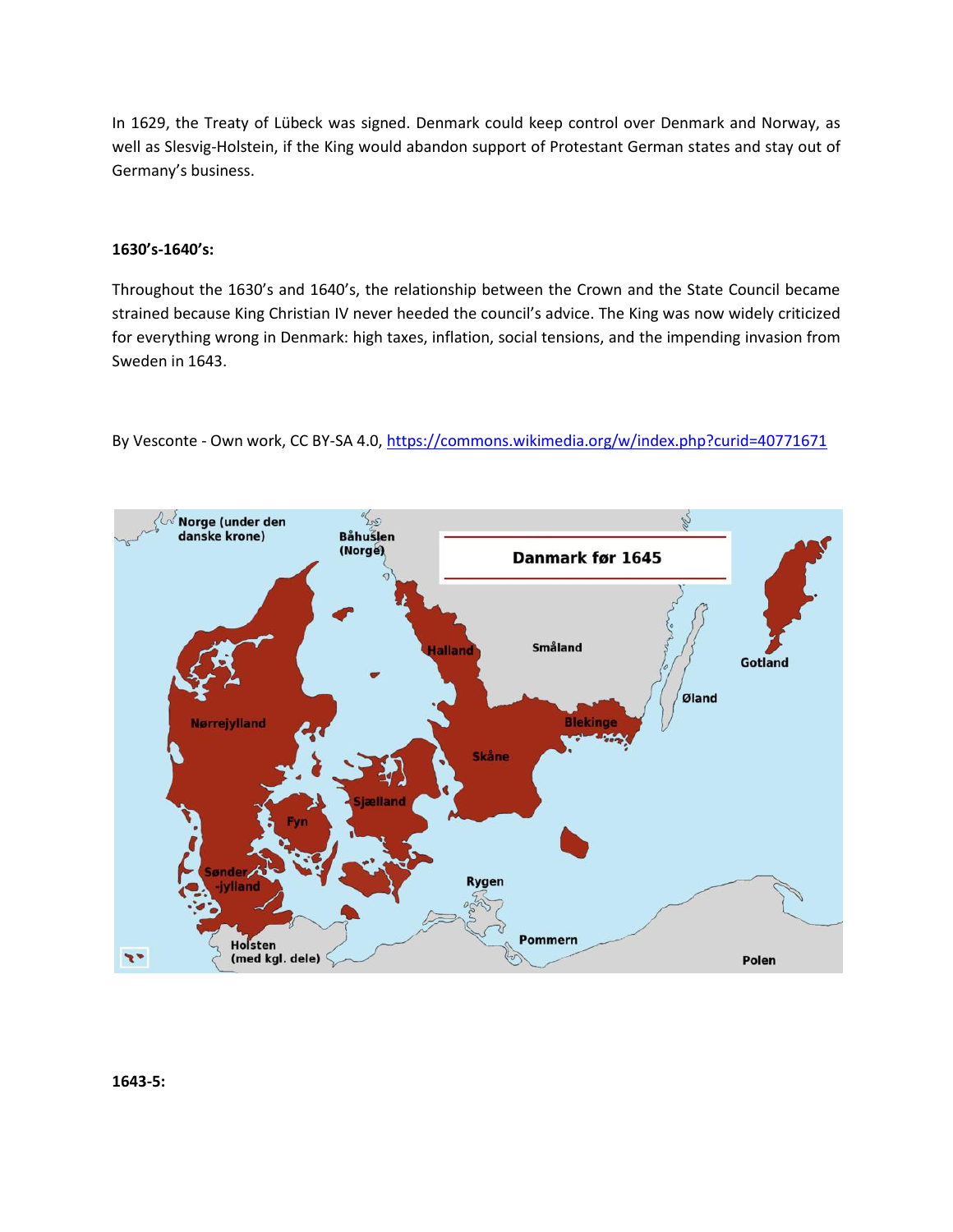Sweden simultaneously attacked Denmark on both north and south fronts. They attacked Jutland from the south and Skåne, the southern tip of the Swedish peninsula which was at the time owned by Denmark, from the north. This became known as Torstensson's War, or the Second Swedish War. Sweden wanted to stop King Christian IV's plotting to make Denmark a dominant force in the Baltic, which he was doing by making alliances with Russia, Poland, and others. Christian IV personally commanded the Danish naval fleet, and even lost an eye in battle, but Sweden won (with Dutch help). Denmark was forced to cede Halland, Jemtland, and Herjedalen in Norway and Gotland and Øsel in the Baltic. Think for a moment…..what if your ancestors' lived there? How would it feel to one day be Danish and another day be a Swede?

### **1646:**

A genealogy blessing occurred in 1646: the clergy were now required to begin keeping records of religious life rituals like christening, confirmation, marriage, and burials. Granted these are likely illegible, sketchy and poorly organized, or possibly ravaged by time, but it was a start. Censuses weren't instituted for over 100 more years. Clergy played major role in poor relief, health care and education in Denmark, not only in 17<sup>th</sup> century but until WWII.

### **1648:**

In 1648, King Christian IV died and Frederik III is ascended the throne. For a time, it looked like the nobility council might try to take over power from the King, but Frederik III managed to use fractures in the council and his personal allies to keep crown control. However, the State Council made the most restrictive coronation charter ever for a Danish King before they would officially coronate Frederik III. They essentially made Frederik III agree to make himself dependent upon the council and established the council as the center of political power, or else they would not confirm his coronation. The Council was eager to establish their power as they feared growing peasant resentment over the peasant's unfair share of tax burdens would prompt a revolution and peasants would demand representation in political matters.

Frederik III was popular with the Danish people, a threatening combo for the nobles. Clergy in the Lutheran churches at the Sunday pulpit preached the sanctity of authority and respect for one's leaders. It was a boon for the King, as the Danish people saw him as representing the masses and the Council as representing the nobility.

## **1650's:**

Overall, the 1650's was generally a time of economic stagnation and the culture could at its liveliest be described as blah and ho-hum.

#### **1657-60**:

Things spiced up a bit in 1657 with the start of the Karl Gustav Wars. Denmark erroneously thought that now would be a good time to regain prestige from previous war losses, since Sweden was distracted with conflicts in the eastern Baltic. Not so lucky...Sweden was at the top of their military game and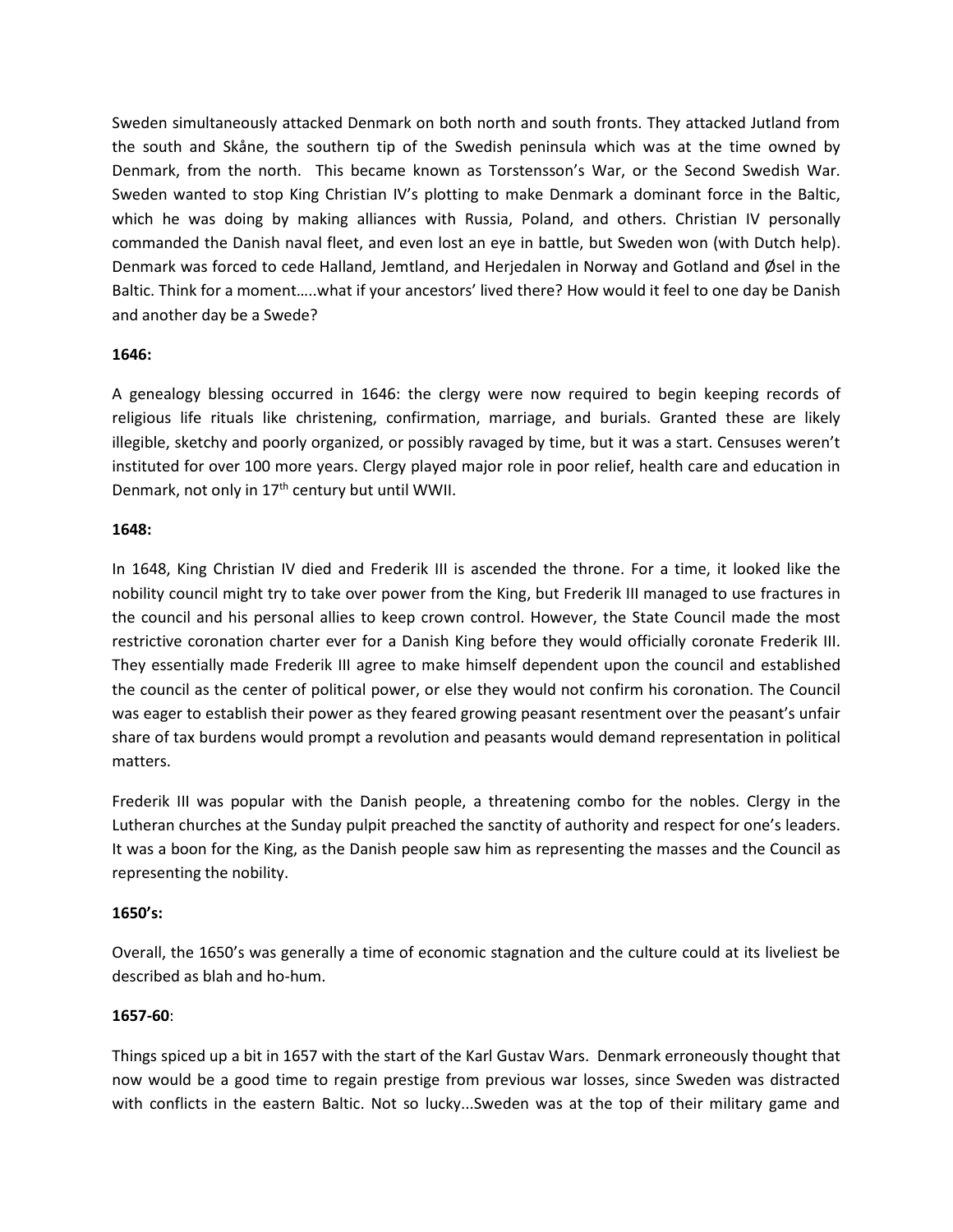Denmark was woefully unprepared. Swedish forces attacked Jutland via Germany. It was an unusually cold winter and the ice of the Danish Belts froze so Swedish forces could literally walk across the ice between Jutland and Zealand in a move to capture Copenhagen. (Note on the Danish Belts: The Great Belt (*Storebælt*) is a [strait](https://en.wikipedia.org/wiki/Strait) between the islands o[f Zealand](https://en.wikipedia.org/wiki/Zealand) (*Sjælland*) and [Funen](https://en.wikipedia.org/wiki/Funen) (*Fyn*))

The Nobles failed to fight in this war, and the rural peasants weren't much interested in fighting for the privileges of the aristocracy, which led to disastrous results for Denmark.

Swedish troops laid siege outside of Copenhagen. On Feb 10-11, 1659, Copenhagen was attacked, but the initial attack failed. Copenhagen residents had to endure months of attacks by bombardment and blockage of supplies. Sweden hoped to "starve them out." Luckily, Denmark got support from the Dutch and Sweden failed to ever take Copenhagen. King Frederik III actually served side by side with citizens in the siege on Copenhagen; he personally took charge of Copenhagen's defense and gained a great respect for the citizens and how valiantly they fought. Many buildings in Copenhagen were burnt or destroyed, about 1/3 of provincial towns had significant destruction, and trade was halted. In South Jutland, as much as 10% of the farm land was laid to waste.

If you had ancestors living in Copenhagen at this time, you may want to explore further into the sige on Copenhagen, as it is quite an interesting topic.

Two factors finally brought this war to a close: King Karl Gustav X of Sweden died in 1660 and Western powers intervened in the conflict. Western Europe was OK with Sweden being dominant in the Baltic but they were not so hot on Sweden encroaching on mainland Europe like they would be if they took over Denmark. *This prevented a total collapse of Denmark as a sovereign nation. This importance of this cannot be overstated. European intervention saved Denmark and preserved its continuance as a country.*  Denmark was forced to surrender Scania, the Norway provinces of Jӓmtl and Hӓrjedalen, and also Bohuslen. Overall, Denmark lost about 1/3 of Denmark's total territory and population! However, Trøndelog in Norway and the island of Bornholm were returned to Denmark. Bornholm descendants: How do you think you ancestors felt about this?

Another tremendous blow to Denmark was that it lost its monopoly of the Øresund waters, breaking a 1,000 year old sovereignty of Danish control. The waters were now divided into Swedish and Danish halves. This was good for Europe, since they had an option to skirt around the Sound Tolls, but it was terrible for Danish tax revenue. Worst of all for the average Dane, the commoners had to foot the bill of the extra taxes needed to repair an economy in ruins and a collapsing government.

#### **1660:**

Autumn of 1660 marked a monumental change in Denmark's governmental structure: it changed from an elective monarchy to hereditary monarchy. "Elective" is a bit of a deceiving term, it had meant elected by noble appointment, not the vote of the common folks. This marked the period of Absolutism,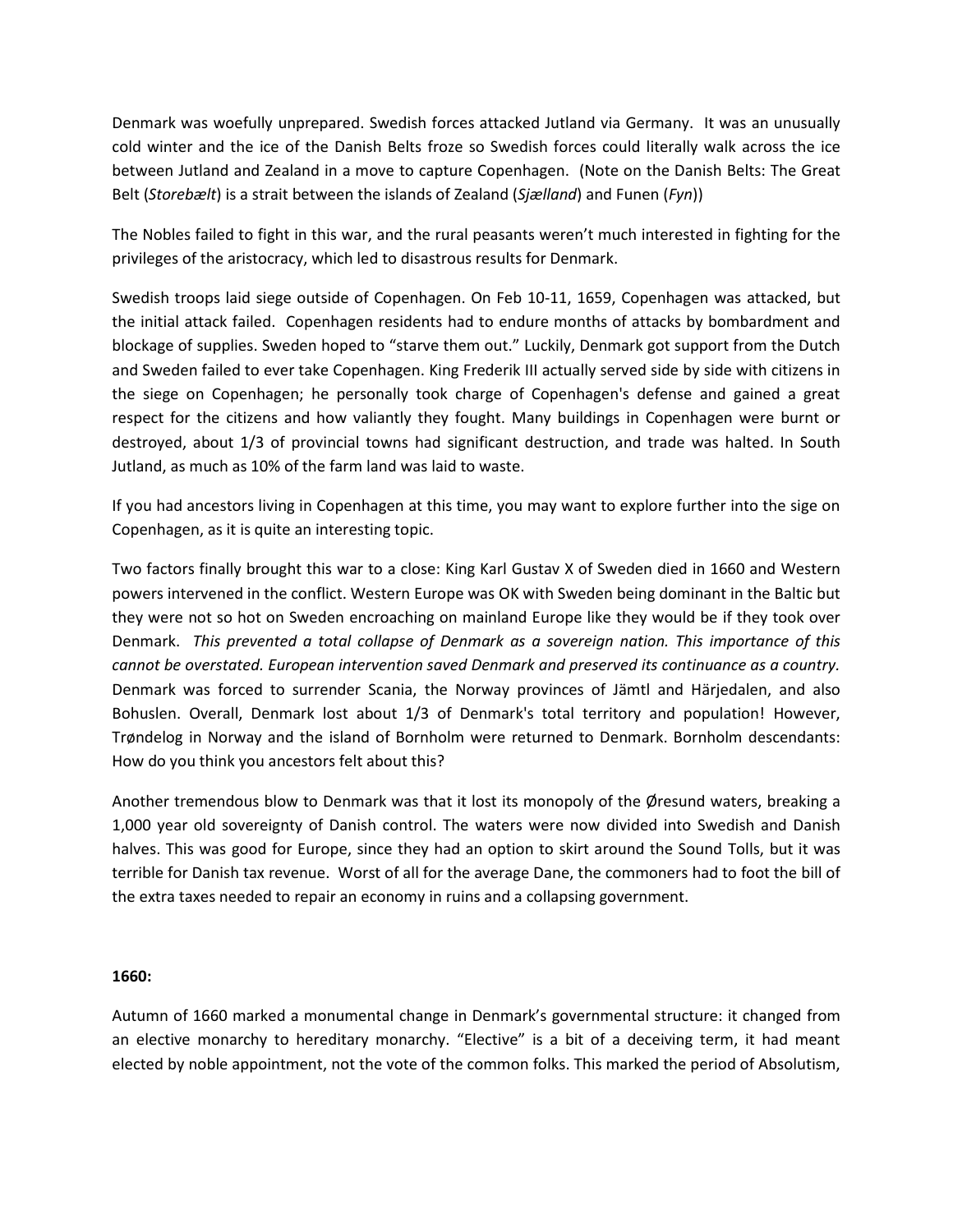whereby the all-powerful King had automatic hereditary inheritance to the throne. The King had absolute power with only 3 exceptions:

- 1. He could not dispose of Danish territories
- 2. He could not allow a reduction of his powers
- 3. He could not depart from Lutheran faith and doctrine

The King was now viewed as second only to God. The only one he had to answer to was God. His duty was to God and the Danish people. He was the "only legitimate interpreter and agent of the will of the people." As an Absolute Monarch, the King could pick his own team of High Court advisors, which were still all wealthy landowners but not necessarily from noble classes. The Danish government was now set-up with specialist departments and ministers that gave advice to the King and translated his decisions in to workable practices. This ministry still meets in the same Slotsholmen building in Copenhagen today as they did 300 years ago.

Average folk did not benefit one way or another from the change to an absolute monarchy, and many nobles lost standing. Nobles now had to pay taxes and compete with "commoners" for public office. To clarify, a "commoner" was NOT a peasant or lower member of the societal ladder. A commoner was a businessman or merchant, higher up than the majority of people in Danish society, not one of the ¾ of the population deemed peasants.

One might wonder what precipitated this change. The impetus for this change seems to have been how ineptly the nobility behaved during the recent wars. Faith in their leadership was tarnished and even the Crown began resenting how nobles didn't have to pay taxes. Less than 2,000 people out of the 800,000 people in Denmark were classified as nobility. Until end of 17th Century, 94 % of Denmark's agricultural land was owned by the Crown and the nobles, so that meant that less than  $\frac{1}{4}$  of 1 % of the population owned 94% of the land! Talk about income inequality!! In fact, only 1 % of Danish land was owned by free holding peasants at this time. In centuries past, nobles were felt to have earned their tax-free privileges, since they had been "defenders of the realm," like the knights in shining armor. However, by the 1600's, armored knights were completely out of date and the aristocracy had no real benefit to society to continue warranting such privileges.

To pay off national debt at this time, the Danish crown sold off  $\frac{1}{2}$  of its land to private owners. Almost half of Danish lands changed hands between 1660 and 1675. By 1700, Crown only controlled 1/3 of the land in Denmark, which greatly reduced the money the crown could make on crop sales. Some old aristocracy went bankrupt but others became owners of huge amounts of land. Often those who benefitted were Germans who had been previous members of the Danish crown. Danish farmland was now divided into 600 roughly equal-sized manor farms owned by landlords, with smaller equal-sized farms around them for the peasants/tenants to rent. Each tenant got strips of land, but in a patch-work assortment, so all peasants needed to farm communally.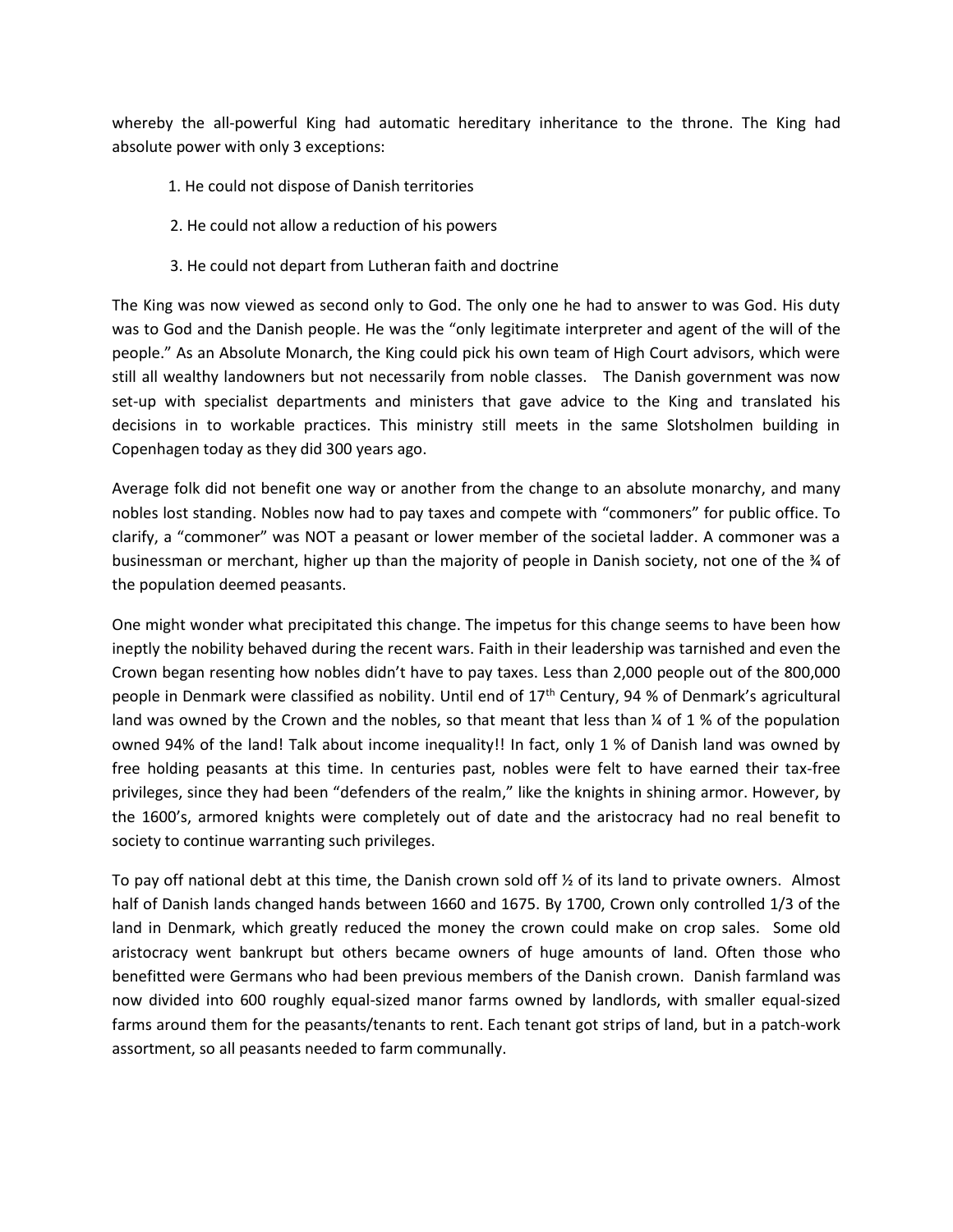This land redistribution ultimately put a squeeze on the landless peasants and ones that only owned small pieces of property. The population of Denmark was increasing and that meant smaller and smaller parcels of land to pass on to one's heirs. This created a "rural underclass" at poverty level with no land, barely eking out an existence working farm to farm as hired hands. Peasants rented land from landlord, who had full power to determine rent price, labor demands, and production techniques… creating essentially a serfdom and making one tied to their town. A peasant might have to give 200 days of service to the landlord per year, which didn't leave much time to farm your own land for your own food. Sometimes a peasant couldn't harvest his own crops because he had to harvest for the landlord; his own fields going to rot in the meantime. A peasant could be punished by the landlord if the landlord said he or she was "slow or lazy." As punishment, there were even dungeons or the "wooden horse." This was a sharp narrow plank with a tail and a horse's head. One had to sit across it for hours with weights tied to one's hands and feet. One could also be whipped. Widespread crop failures in 1661 and 1682 added to the misery.

Overall life was very hard for most folks, but a small middle class of merchants, entrepreneurs, shop keepers and artisans was emerging.

One area that did seem to be flourishing was Denmark's international trade in the East and West Indies. The Danish East India Company traded from 1616 to 1650, and the Second Danish East India Company from 1670-1729. The Guinea Company ran from 1671 to 1754. These routes primarily traded for spices. In 1658, Denmark acquired West African land like Ghana from Swedish war negotiations. In 1666, Denmark began to colonize St. Thomas in the Danish Virgin Islands, and later St. Croix and St. John. The Caribbean trade routes were horribly sinister. Goods from Denmark were traded for slaves in Africa which were in turn traded for sugar, tobacco, and cotton in the Caribbean. Shamefully, Denmark was responsible for the transport of 300,000 slaves until the Danish slave trade ended in 1803.

**1665:** *Act of Succession*: It decreed that the most important duty of the Danish King was to worship God according to the letter of the Bible and the Confessio Augustana of 1530 (a.k.a. the Augsburg Confession)—basically a statement of the principles of the Lutheran faith. It emphasized the King's duty to ensure that his subjects remain true to Lutheranism and protect them from heretics and blasphemers.

*Kongelov: Royal Law or King's Law of 1665*: Drafted by Peder Schumacher, a burgher politician, who was also known by the name Griffenfeld. The King's Law did away with The State Council, the Rigsraad. The affairs of state were now assigned to Ministerial Offices, also called Colleges, who were ruled over by King's ultimate say. Strangely, this law was not made public until 1709, after death of Frederik III. How could this be hidden? What was reaction when it became public? Or maybe the average Dane had so little power that it didn't even matter anyway?

Also at this time, Denmark divided itself into *amter* (counties), a term we genealogists are undoubtedly familiar with. Each amter was headed by a government-appointed official called an *amtmand*, usually a local noble, who oversaw local authority duties. Sheriffs (*fogder*) maintained the actual law and order;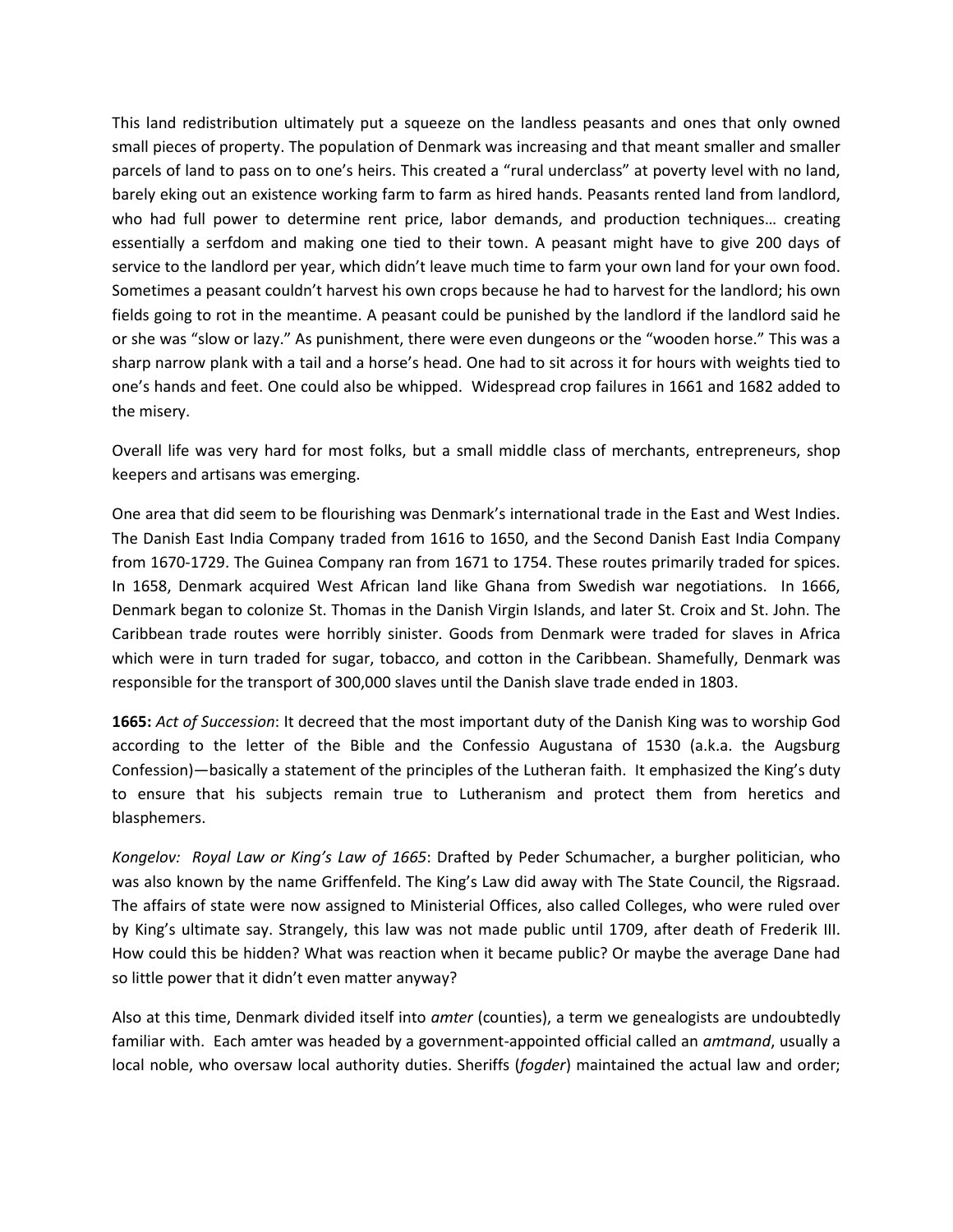magistrates (*sӧrenskriver*) attended to judicial matters and local clergy were the "crown advocates" to promote the King and his values.

**1668**: Interesting side note: In 1668, a Danish tailor named Christen Simmensen of Elsinore became the first known example (world-wide) of a private individual letting off fireworks for New Year's Eve. Local authorities weren't happy. He had to endure torture on the wooden horse.

**1670:** King Frederik III died of pneumonia. For the first time, his son automatically inherited the throne without the approval of a noble council. His name was Christian V. Weirdly, Christian V had not been trained in ruling matters or national policy, so government affairs were effectively taken over by Peder Schumacher, the Count of Griffenfeld, Frederik III's Secretary.

One of Christian V's first orders was the creation of Nyhavn Canal in Copenhagen. It was dug from 1670- 1673, mainly by Swedish prisoners of war. It connected the sea right into the heart of town, increasing trade and commerce activities and making it a center of social life. Taxes on landowners were decreased and trade and industry increased in Copenhagen.

Christian V also created the Order of Dannebrog, a hierarchy of rank and title to encourage people to work for the King and climb its social ladder. Griffenfeld created a national cavalry, for the first time there could be mounted peasants.

**1675-1679:** It seems Denmark got restless with peacetime, and in 1675, Christian V declared war on Sweden, starting the Scanian War (Skåne War) of 1675-1679. Christian V hoped to regain the province of Scania (Skåne) in southwest Sweden, which had been lost in a previous war. Christian V directly attacked Sweden and was aided by Dutch, as part of larger Dutch War involving France. In the bloody battle of Lund in 1676, 5,000 Danes and 3,000 Swedes died. Danish Ships almost destroyed Swedish navy, but ultimately Denmark was forced to give up on getting Scania back.

**1680's:** Maritime trade around Copenhagen was doing well as Denmark entered the 1680's, and King Christian V even allowed Jews and Calvinists to settle and hold jobs in Copenhagen and Fredericia, near the eastern edge of Jutland. However, the agriculture situation was going from bad to worse. Grain prices fell, crop rotation and other agriculture reforms were not being embraced, there was a shortage of labor, and landowners demanded an enormous amount of work and quick profits. Both the land and the workers were simply exhausted.

**1683:** Christian V's *Danish Law:* The creation of a comprehensive legal code for all of Denmark and all its people. It created the first complete land registration, including soil quality, in order to make taxation "fairer." If you had better land, then you paid more taxes. This tax reform wasn't really from the goodness of the King's heart however, he was looking for a way to increase tax revenue to help pay for debts from the Scanian War, not really to help ease hardship for the poor. Even if your ancestor did not own land, which most people did not, these laws would have had a direct impact on their lives: if their landlord had to pay more in taxes, guess who would have to work the land even harder? Yep, the peasants.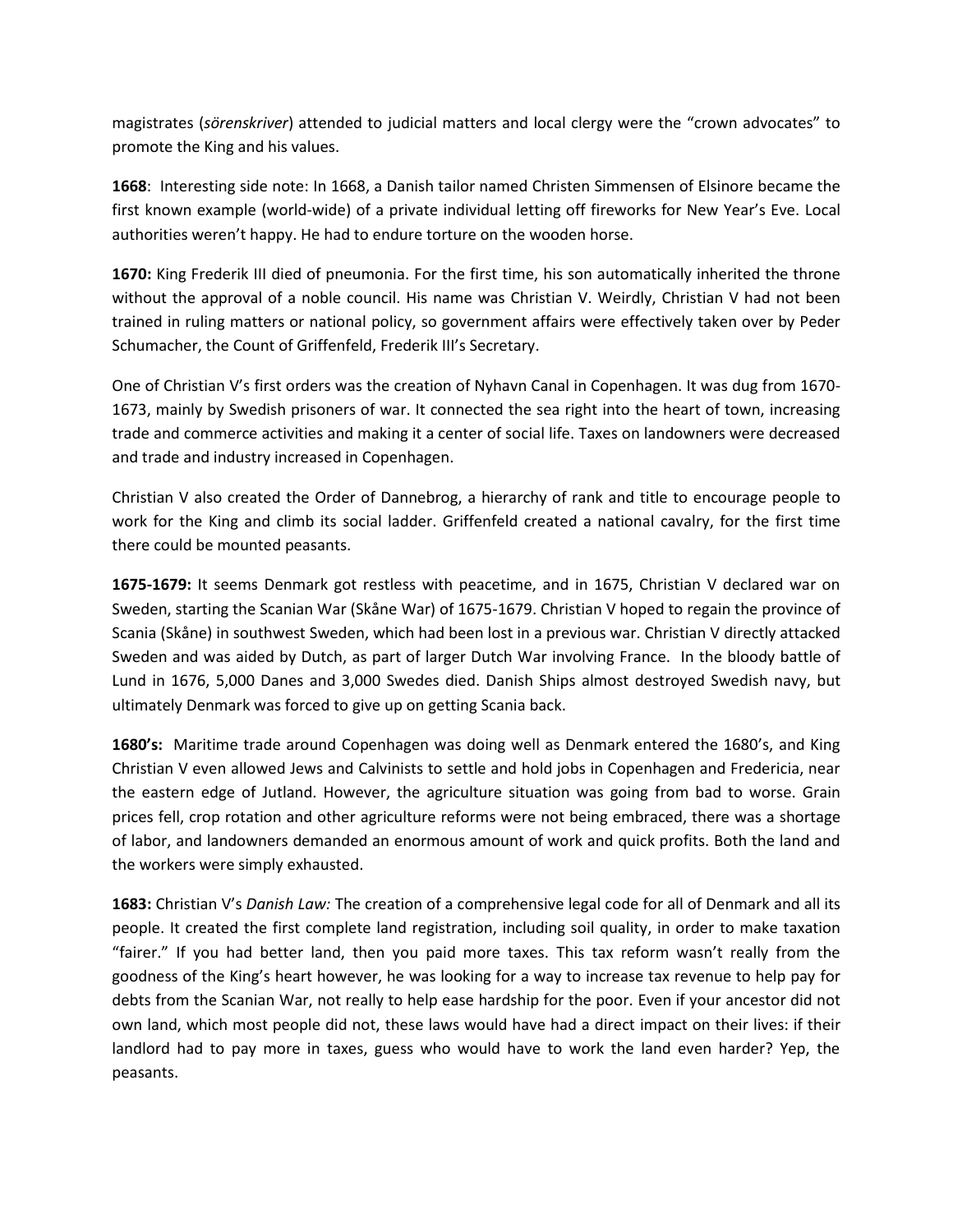One part of the Danish Law of 1683 that would have affected the average person was that Danes were free to deal with disputes without intervention from the state. The first book of Danish Law says: Danes had the right to voluntary agreement between two parties in dispute or through mediation with a third party. Verbal agreements were legally valid and binding. It gave the peasants freedom from the government nosing into the minutiae of their daily squabbling.

# **Art, science, and culture:**

Having thoroughly investigated the political scene of  $17<sup>th</sup>$  century Denmark, let's turn now to the arts, sciences, and cultural life. Art, literature, and music are easy: there wasn't much. There was little to no *original, native* Danish art or literature in the 1600's...anything of novel artistic note was imported from elsewhere in Europe. Danish publishing houses in Copenhagen basically only put out bland religious sermons and uncontroversial doctrines. In 1689, the first opera was performed in Copenhagen, named "Der vereinigte Gӧtterstreit." Opera had been popular in the rest of Europe for some time already, but there was no real music scene in Denmark in the 17<sup>th</sup> century, except for folk songs. There was no stage theater scene either.

Two literary highlights of the time were:

Peder Syv (aka Peder Pedersen Syv or Siuf) published a collection of Danish proverbs and an anthology of 100 love ballad poems. These were compilations rather than original works, but he said they represented "the philosophy of the Danish people over many centuries." These can found free online at Kindle, Google books, and the Gutenberg Project.

Anders Bording (1619-1677) was the first Danish journalist and writer of flowing verse. He published the first Danish newspaper, a monthly periodical named *Den Danske Mercurius*.

## **Science:**

The arts were not Denmark's strong suit, but *science* in the 17th century had some Danish shining stars.

*Ole Worm* (1588-1654) was a Professor who published a collection of runic inscriptions called the *Monumenta Danica*.

View it at[: https://archive.org/details/danicorummonumen00worm](https://archive.org/details/danicorummonumen00worm) or on Google books at:

[https://books.google.com/books/about/Danicorum\\_monumentorum\\_libri\\_sex\\_e\\_spiss.html?id=J5kjvgA](https://books.google.com/books/about/Danicorum_monumentorum_libri_sex_e_spiss.html?id=J5kjvgAACAAJ) **[ACAAJ](https://books.google.com/books/about/Danicorum_monumentorum_libri_sex_e_spiss.html?id=J5kjvgAACAAJ)** 

Ole Worm also collected volumes of information, parish by parish, in Denmark and Norway that detailed ancient Viking monuments, rune-stones, and other historical data. He was also a physician, botanist, and antiquarian.

*Ole Rӧmer* (1644-1710) Danish astronomer that argued that light had speed. He developed celestial maps, instruments, and a land survey of Denmark.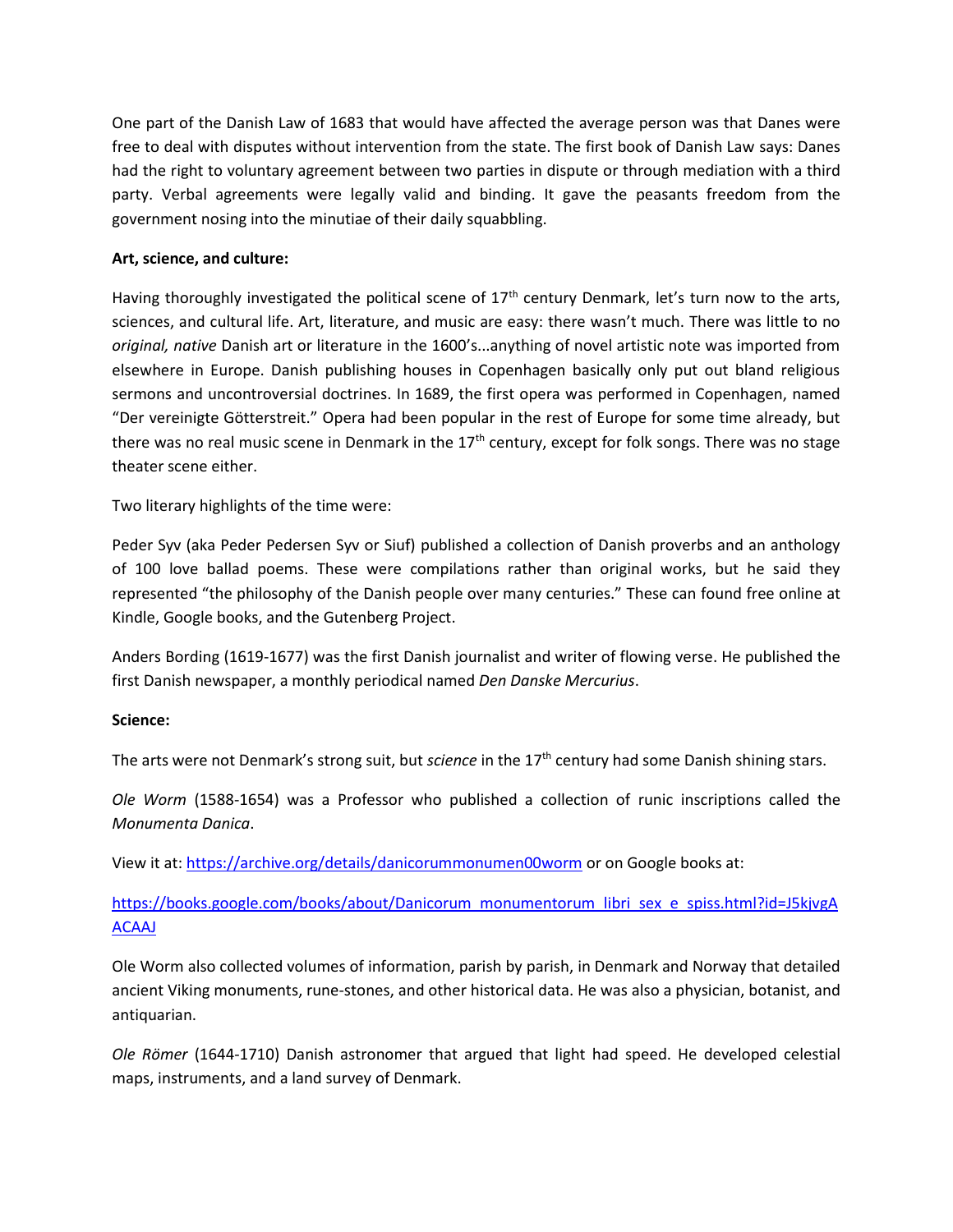*Thomas Bartholin* (1616-1680) discovered the lymphatic system and the role of the liver.

*Niels Steensen (Nicolaus Steno)* (1638-86) proved that the heart is a muscle, and described the body's "glands." He was also the founder of geology and described geological strata and fossils.

# **End of 17th Century:**

By the end of the 17<sup>th</sup> century, Denmark was reasonably well governed. Money, although less than in the past, was still coming in from Sound Toll, and income from crown lands, as well as the basic land tax, brought in revenue to the government. The army and navy got improvements and international trade was encouraged and growing. Copenhagen was the center of government and economic life. It is 65,000 residents strong by the turn of  $18<sup>th</sup>$  central squares, government buildings, castles, and harbors beautified the town, but overcrowding, poverty, filth, polluted water, and disease were still the reality for the average Copenhagener.

**In 1699,** King Christian V died, secondary to injuries from being trampled by a horse. His son Frederik IV came to power and reigned until 1730. The end of a century brought the beginning of a new reign.

# **Conclusion:**

This was indeed a whirlwind of facts and events, but don't worry, they are all written down for you to refer back to at a later date. Of all the things I've talked about tonight, most importantly I hope you remember this one: Even if you haven't found the names of your Danish ancestors this far back, you can still bring the flavor of their lives and experiences alive for your family using history. Kids may not dig war battles and dates, but they might ponder what it would have felt like for Jutland family members to have had their homes ransacked during war, or to ponder the fear of being accused of witchcraft and how that relates to how quickly someone's image can be tarnished today with a baseless claim on social media. Perhaps they might draw parallels to income inequality their ancestors experienced to that of people around the world today, making that family member from 400 years ago a bit more relatable. Or maybe they will just be tickled to know that pigs weighed 150 lbs less than they do today  $\odot$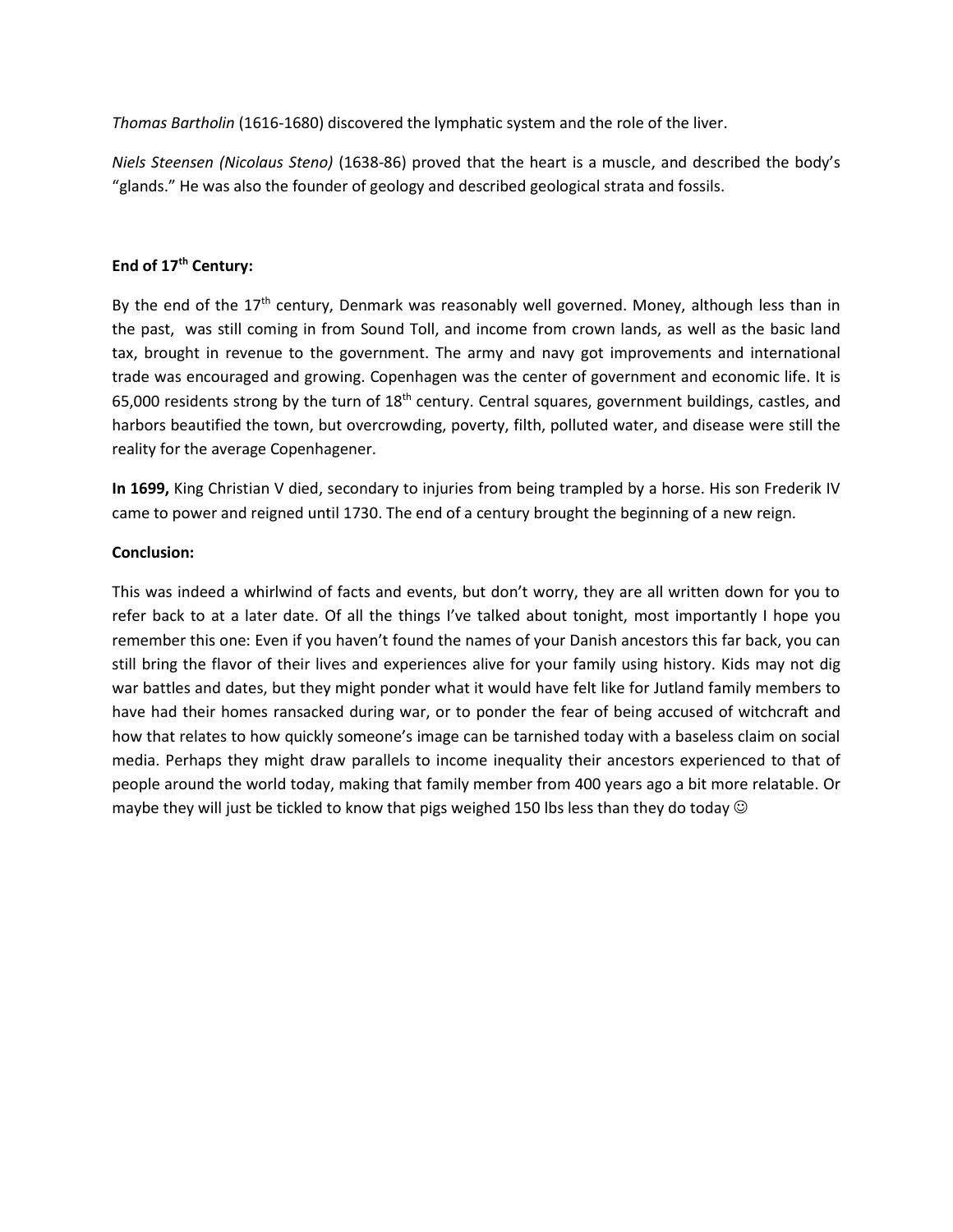### **Bibliography:**

*An Outline History of Denmark* by Helge Seidelin Jacobsen. Høst and Søns. Copenhagen. 1986

*A History of Denmark* by Knud J.V. Jepsen, Palgrave MacMillan, New York NY, 2004

*A History of Denmark* by Palle Lauring, translated by David Hohnen. Høst and Søns. Copenhagen. 1960

*Denmark* by Paul Palmér, MacDonald and Co. Ltd., London, 1945

*Denmark: Its History and Topography, Language, Literature, Fine arts, Social Life, and Finance* Edited by H. Weitemeyer, London, William Heinemann 1891

*Denmark, 1513-1660: The Rise and Decline of a Renaissance Monarchy* by Paul Douglas Lockhart, Oxford University Press, Oxford England, 2007

*"How Do You Know She's A Witch? Witches, Cunning Folk, and Competition in Denmark"* by Timothy R. Tangherlini, Western Folklore, Vol. 59, No. 3-4 Summer-Autumn 2000, pp. 279-303, Published by Western States Folklore Society Readable online at http://tango.bol.ucla.edu/publications/A56.pdf

*Literature and Romance of Northern Europe: Volume 1 by* William and Mary Howitt, Codburn and Co. Publishers, London, 1852 (yes..1852!!)

*Scandinavia Since 1500* by Byron J. Nordstrom, University of Minnesota Press, Minneapolis, 2000

*The History of Nations: Norway, Sweden, and Denmark* by E.C. Otte. H.W. Snow and Son Co. Chicago, 1910

*The Anatomy of Denmark: Archaeology and History from the Ice Age to the Present* by Klavs Randsborg, Bristol Classical Press, London, 2009

*Witch Hunts in Europe and America: An Encyclopedia* by William E. Burns, Greenwood Press, Westport CT and London, 2003

*Witch Hunts in the Western World: Persecution and Punishment from the Inquisition to the Salem Witch Trials* by Brian Alexander Pavlac, Greenwood Press, Westport CT, 2009

Website resources:

[https://en.wikipedia.org/wiki/Thirty\\_Years%27\\_War](https://en.wikipedia.org/wiki/Thirty_Years%27_War) for Thirty Years' War

[https://en.wikipedia.org/wiki/Kalmar\\_War](https://en.wikipedia.org/wiki/Kalmar_War) for Kalmar War

<https://www.britannica.com/event/Scanian-War>for Scanian War

[https://en.wikipedia.org/wiki/History\\_of\\_Denmark](https://en.wikipedia.org/wiki/History_of_Denmark) general history